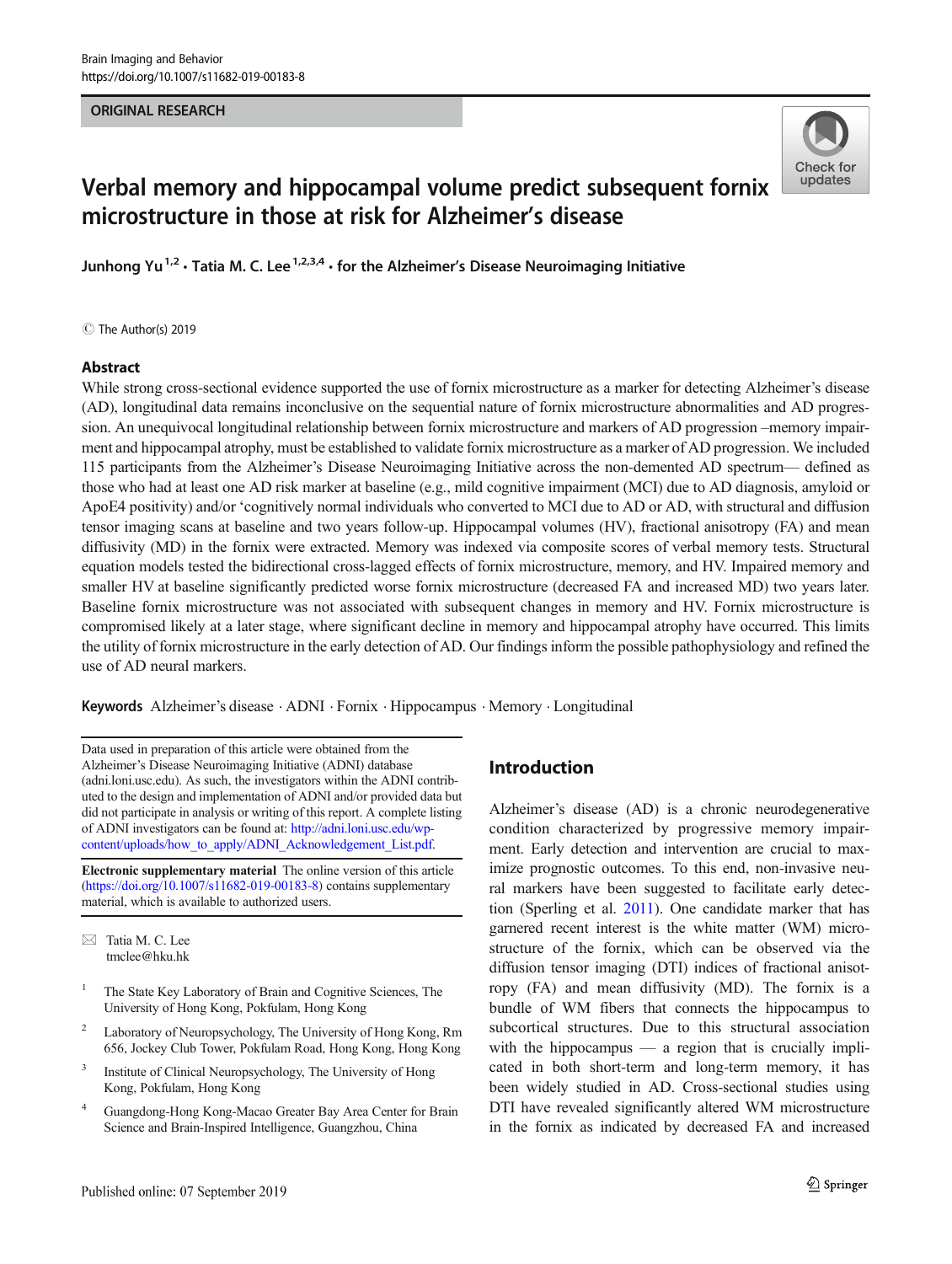MD, among individuals with AD (Oishi and Lyketsos [2014\)](#page-10-0), as well as its prodromal amnestic mild cognitive impairment (aMCI) stage (Yu et al. [2017](#page-11-0)). Whilst these findings provide strong preliminary evidence, their crosssectional nature limits their ability to illustrate the sequential nature of the relationship between progressive memory decline and changes in fornix microstructure, which would be an important consideration in using fornix DTI measures as a marker of AD progression.

The limited longitudinal findings on fornix microstructure and memory impairment are however, less consistent and have failed to arrive at a satisfactory conclusion regarding the precise nature of the relationship between fornix microstructure and memory impairment. A few studies have looked at how baseline fornix WM indices predict subsequent memory outcomes. Mielke et al. ([2012\)](#page-10-0) found fornix FA, but not MD, predicted subsequent memory decline across a 2.5 year period among participants with aMCI. In a study of healthy participants who converted to aMCI two years later (Zhuang et al. [2012](#page-11-0)), these converters had significantly reduced fornix FA at baseline. Fletcher et al. [\(2013](#page-10-0)) on the other hand, found neither baseline fornix FA or MD among healthy participants predicted their subsequent conversion to mild cognitive impairment (MCI; unclear if they were of the amnestic subtype) or AD. Nevertheless, they found baseline fornix axial diffusivity, but not radial diffusivity, to be related to subsequent conversion to MCI or AD. Two other studies examined the reverse association (i.e., how memory impairment at baseline predicted subsequent changes in fornix WM indices). Teipel et al. [\(2010\)](#page-10-0) compared changes in fornix FA across a 13-to-16 months period among participants identified as aMCI and healthy controls at baseline. They noted that there was a general decrease in fornix FA across the entire studied sample. However, there was not a significant time by group interaction effect to suggest that the decline in fornix FA is specific to aMCI. In another study, fornix MD increased significantly over a 1-year period among participants with aMCI, relative to healthy controls. Interestingly, such differences between participants with AD and healthy controls were not significant despite significant baseline differences. Furthermore, none of the between-group differences in longitudinal FA changes were statistically significant (Nowrangi et al. [2013](#page-10-0)).

These longitudinal studies were subject to some methodological limitations. Firstly, the majority of these studies (Fletcher et al. [2013](#page-10-0); Nowrangi et al. [2013;](#page-10-0) Teipel et al. [2010;](#page-10-0) Zhuang et al. [2012\)](#page-11-0) analyzed binary memory-related diagnostic outcomes, instead of memory test scores on a continuum. While they intended to study these diagnoses rather than memory per se, this binary approach may not adequately capture the variability in memory impairment across the AD spectrum, and thus may risk oversimplifying the relationship between memory impairment and fornix WM changes.

Understandably, the small sample sizes of these studies may not make it practical to operationalize memory impairment on a continuum of test scores. Secondly, studies (Fletcher et al. [2013;](#page-10-0) Mielke et al. [2012](#page-10-0); Zhuang et al. [2012](#page-11-0)) that examined how baseline fornix WM indices may predict subsequent memory-related outcomes did not control for baseline levels of memory impairment. It is possible that those participants with worse fornix microstructure relative to others at baseline may also start off with worse memory impairment. As a result, they will naturally present with worse memory impairment at follow-up, simply because of their lower baseline levels.

If such disruptions in fornix microstructure do indeed occur in the context of AD-related memory impairment, there may be two possible explanations. According to the conventional amyloid cascade hypothesis, memory impairment in AD has been theorized to be a result of amyloid-beta mediated neuronal death (Hardy and Selkoe [2002\)](#page-10-0). Kantarci [\(2014\)](#page-10-0) suggested that the death of hippocampal neurons would subsequently lead to the degeneration of the fornix axons, especially since most of the axonal projections carried by the fornix originate from the hippocampus. Alternatively, memory loss may not always be a result of neuronal loss (Caso et al. [2016](#page-10-0)); a more recent theory implicates immune-system mediated neuroinflammatory processes in the pathogenesis of AD (Heppner et al. [2015\)](#page-10-0). Neuroinflammation observable via WM microstructural changes may also contribute to memory impairment (Caso et al. [2016](#page-10-0)). There is little experimental or longitudinal evidence to support either explanation. Unraveling the longitudinal relationship between hippocampal atrophy and fornix microstructure would be a useful first step in evaluating these theories.

In light of the above gaps in knowledge, the current study examined the longitudinal relationship between fornix microstructure and other non-invasive markers of AD progression such as verbal memory and hippocampal volume. The aim was to examine the antecedents and consequences of such fornix microstructural changes in the onset of AD. This information will be highly relevant in evaluating the validity of using fornix microstructure in the early detection of AD. Additionally, these findings are important to understand the pathophysiological mechanisms involved in the prodromal stages of the disease. Using the longitudinal data from the Alzheimer's Disease Neuroimaging Initiative (ADNI), we examined auto-regressive cross-lagged models of fornix microstructure and memory impairment, as well as that of fornix microstructure and hippocampal atrophy. In the former, in line with the reviewed evidence, we hypothesized a bidirectional relationship. Specifically, worse fornix microstructure, observed via decreased FA and increased MD, would be associated with subsequent verbal memory impairments and greater verbal memory impairments would predict worse fornix microstructure subsequently. As for the latter model, we hypothesized that smaller hippocampal volumes at baseline would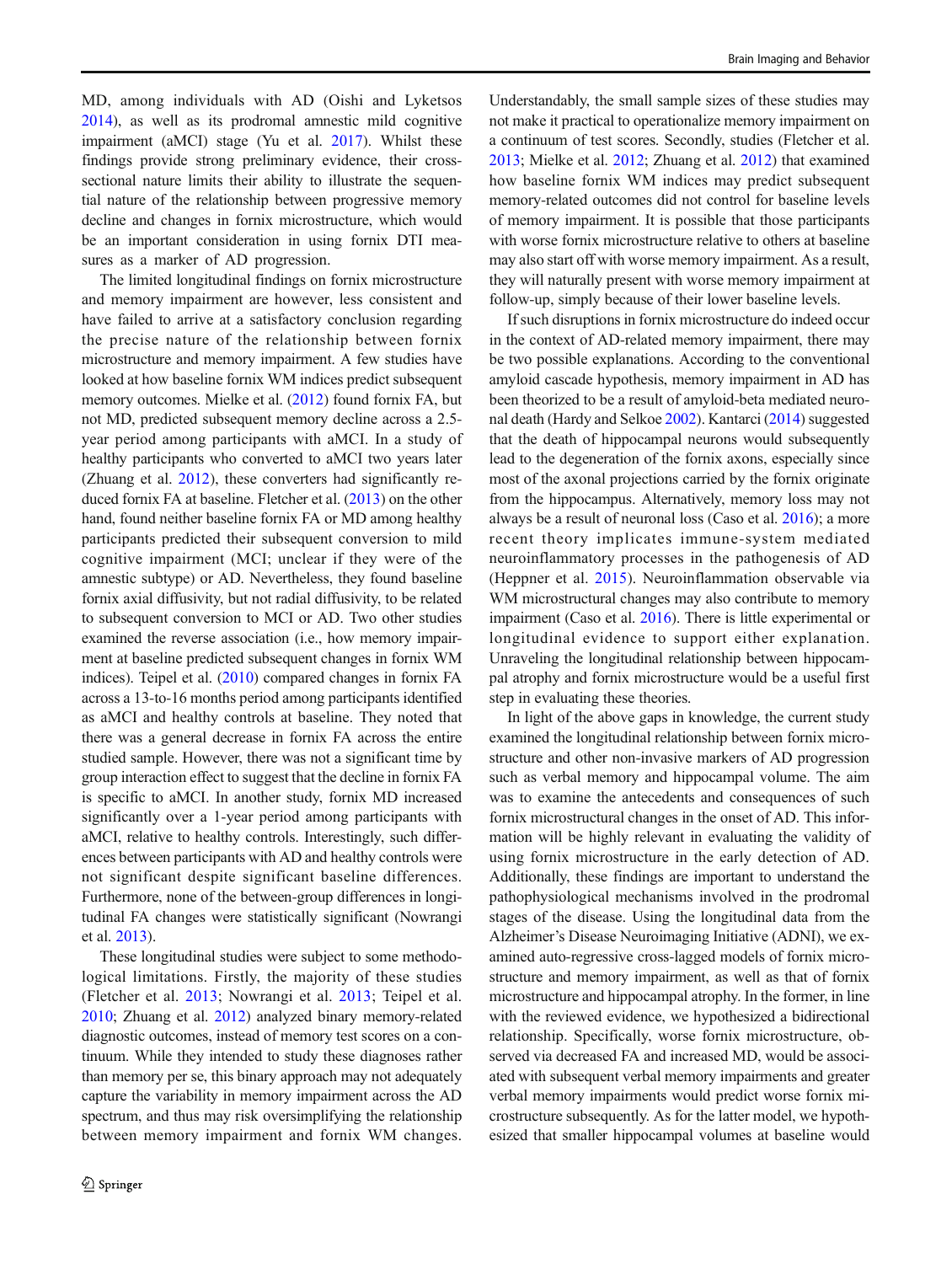predict worse fornix microstructure at follow-up, in line with Kantarci's [\(2014\)](#page-10-0) explanations.

## Materials and methods

Data used in the preparation of this article were obtained from the ADNI database ([adni.loni.usc.edu\)](http://adni.loni.usc.edu). The ADNI was launched in 2003 as a public-private partnership, led by Principal Investigator Michael W. Weiner, MD. The primary goal of ADNI has been to test whether serial magnetic resonance imaging (MRI), positron emission tomography (PET), other biological markers, and clinical and neuropsychological assessments can be combined to measure the progression of MCI and early AD. Ethical approval for the ADNI study was obtained by the ADNI investigators. For up-to-date information, see [www.adni-info.org](http://www.adni-info.org).

## **Participants**

Participants on the ADNI database with valid structural T1 and/or DTI scans at the baseline and two-year follow-up, specifically from the ADNI GO and ADNI 2 phases, were potential subjects of this study. Informed consent was obtained from all individual participants included in the study. Given that cross-lagged analyses depends not just on within subject variance, but that of between subject as well, it is important to capture as much variance as posssible across the heterogenous spectrum AD spectrum. Nevertheless, if the sample is too heterogenous, the interpretation and generalization of the results would be difficult. Hence there is a need to balance between maximizing variance across the included sample and also interpretability of the results, as such we limited the heterogeneity of the participants by excluding participants at both ends of the AD spectrum— cognitive normal participants without any AD related biomarkers and those who were already diagnosed with AD. Furthermore, the exclusions of the former group is further justified to enable the findings of the current study to be as specific to AD as possible and the exclusion of the latter group is further justified by the fact that we are primarily interested in studying the early phases of AD and not individuals who are already afflicted with AD. To these ends we restricted the participants' inclusion to those of the nondemented AD spectrum as defined by one or more of the following criteria:

- a) Being diagnosed with MCI due to AD at baseline
- b) Cognitively normal participants at baseline who converted to probable AD or MCI due to AD at subsequent time points (including those beyond the follow-up if such data is available in the ADNI dataset)
- c) Cerebrospinal fluid (CSF) amyloid-beta positive (Aβ+), as defined by having CSF amyloid-beta 1 to 42 peptide  $(A\beta_{1-42})$  concentration levels  $\leq$ 192 pg/mL
- d) Having at least a single copy of the Apolipoprotein ε4 gene (APOε4+).

The diagnosis of MCI due to AD was made by a physician during the participant's in-clinic visit. Briefly, the MCI diagnosis has to fulfill all of the following criteria: presence of a subjective memory concern, scores of Logical Memory II from the Wechsler Memory Scale below education-adjusted cutoffs, Mini-mental Status Examination (MMSE) scores above 23 and Clinical Dementia Rating (CDR) of 0.5. Subsequently, the suspected cause of the MCI was determined to be due to AD after ruling out all other possible etiologies. Using the same tests, the diagnosis of probable AD was made according to the National Institute of Neurological and Communication Disorders/Alzheimer's Disease and Related Disorders Association criteria. This criteria for AD was similar to MCI due to AD in terms of requiring a subjective memory concern, Logical Memory II scores below similar cutoffs and the ruling out of all other possible etiologies. On top of that, the participant is required to have an MMSE score between (inclusive) 20 to 26 and a CDR of 0.5 or 1.0. Detailed cut-off scores of the different tests and other criteria for these diagnoses were reported in the ADNI procedures manual [\(https://adni.loni.usc.edu/wp-content/uploads/2008/07/adni2](https://adni.loni.usc.edu/wp-content/uploads/2008/07/adni2-procedures-manual.pdf) [procedures-manual.pdf](https://adni.loni.usc.edu/wp-content/uploads/2008/07/adni2-procedures-manual.pdf)). The collection, processing, and storage of CSF were carried out according to the ADNI procedures manual; CSF samples were acquired at the ADNI clinical centers, frozen at −80°c and shipped for analysis to the ADNI Biomarker Core. CSF  $A\beta_{1-42}$ concentration values were obtained from analyzing these samples using the xMAP Luminex platform and Fujirebio AlzBio3 immunoassay kit at the UPenn/ADNI Biomarker Laboratory, according to the kit's manufacturer instructions. The cutoff of CSF  $A\beta_{1-42} \le 192$  pg/mL had high sensitivity (96%) and specificity (77%) in classifying AD and cognitively normal cases in an ADNI sample (Shaw et al. [2009\)](#page-10-0).

Next, we further removed three participants due to image quality issues. The remaining 115 participants (54 females) were included in this study. The number of participant with the various AD-spectrum characteristics are presented in a venn diagram in Fig. [1.](#page-3-0) Among the 115 participants, 98 and 112 participants had valid DTI and T1 structural scans, respectively, at both time points. The characteristics of these participants are presented in Table [1.](#page-3-0)

#### Memory scores

We used the ADNI-MEM score (Crane et al.  $2012$ ) – a composite measure of multiple verbal memory tests to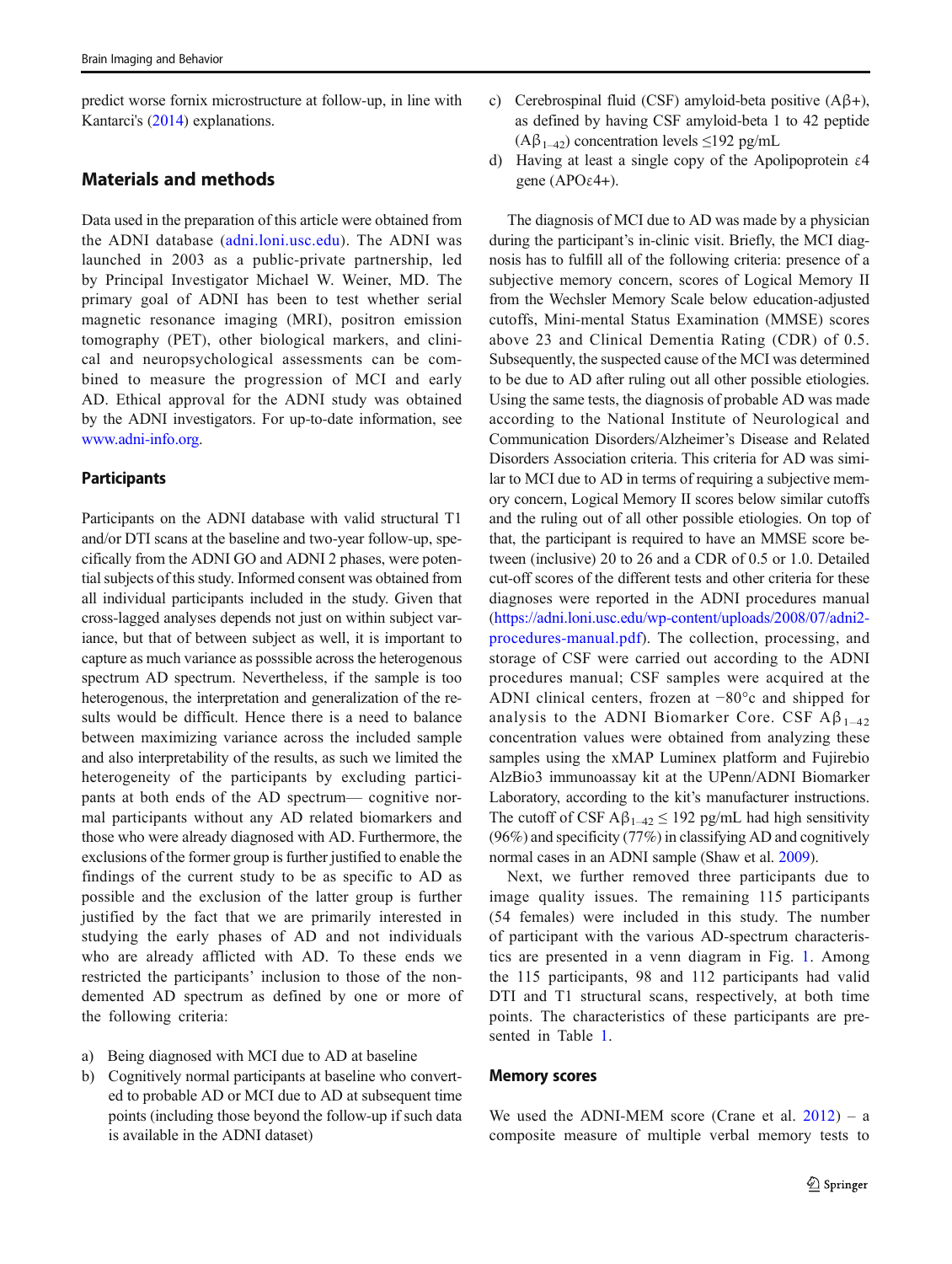<span id="page-3-0"></span>

index memory ability among the participants. Briefly, item scores from the Rey Auditory Verbal Learning Test, AD Assessment Scale–Cognitive Subscale, word recall (3 words) of the MMSE and the Wechsler Logical Memory Scale II were loaded on to this ADNI-MEM composite score.

#### MRI acquisition

Participants were scanned with General Electric Healthcare 3 T scanners at various participating sites. T1-weighted images were acquired using a 3D IR-SPGR protocol (TE = 3.036 s; TR = 7.34 s; TI = 400 ms;  $256 \times 256$  matrix; 196

|                                                          | Mean (SD)/Frequency (%) |
|----------------------------------------------------------|-------------------------|
| Age <sub>baseline</sub>                                  | 73.1(6.9)               |
| Gender                                                   |                         |
| Male                                                     | 61 $(53.0\%)$           |
| Female                                                   | 54 (47.0%)              |
| Years of education                                       | 16.0(2.6)               |
| Neurocognitive diagnosis                                 |                         |
| Cognitively normal at baseline                           | 47 (40.9%)              |
| Remained at cognitively normal at follow-up <sup>a</sup> | 34 (72.3%)              |
| Converted to MCI due to AD at follow-up                  | $10(21.3\%)$            |
| Converted to AD at follow-up                             | $3(6.4\%)$              |
| MCI due to AD at baseline                                | 68 $(59.1\%)$           |
| Remained at MCI due to AD at follow-up                   | 52 (76.5%)              |
| Converted to AD at follow-up                             | $16(23.5\%)$            |
| MMSE scores <sub>baseline</sub>                          | 28.0(1.8)               |
| Ethnicity                                                |                         |
| Caucasian                                                | $107(93.0\%)$           |
| Native American                                          | $1(.9\%)$               |
| Asian American                                           | $3(2.6\%)$              |
| African American                                         | $4(3.5\%)$              |

SD, standard deviation. MCI due to AD = Mild cognitive impairment due to Alzheimer's disease

<sup>a</sup> Among these stable cognitively normal participants, 27 are CSF Aβ positive and 21 are APOε4 positive

Table 1 Characteristics of included participants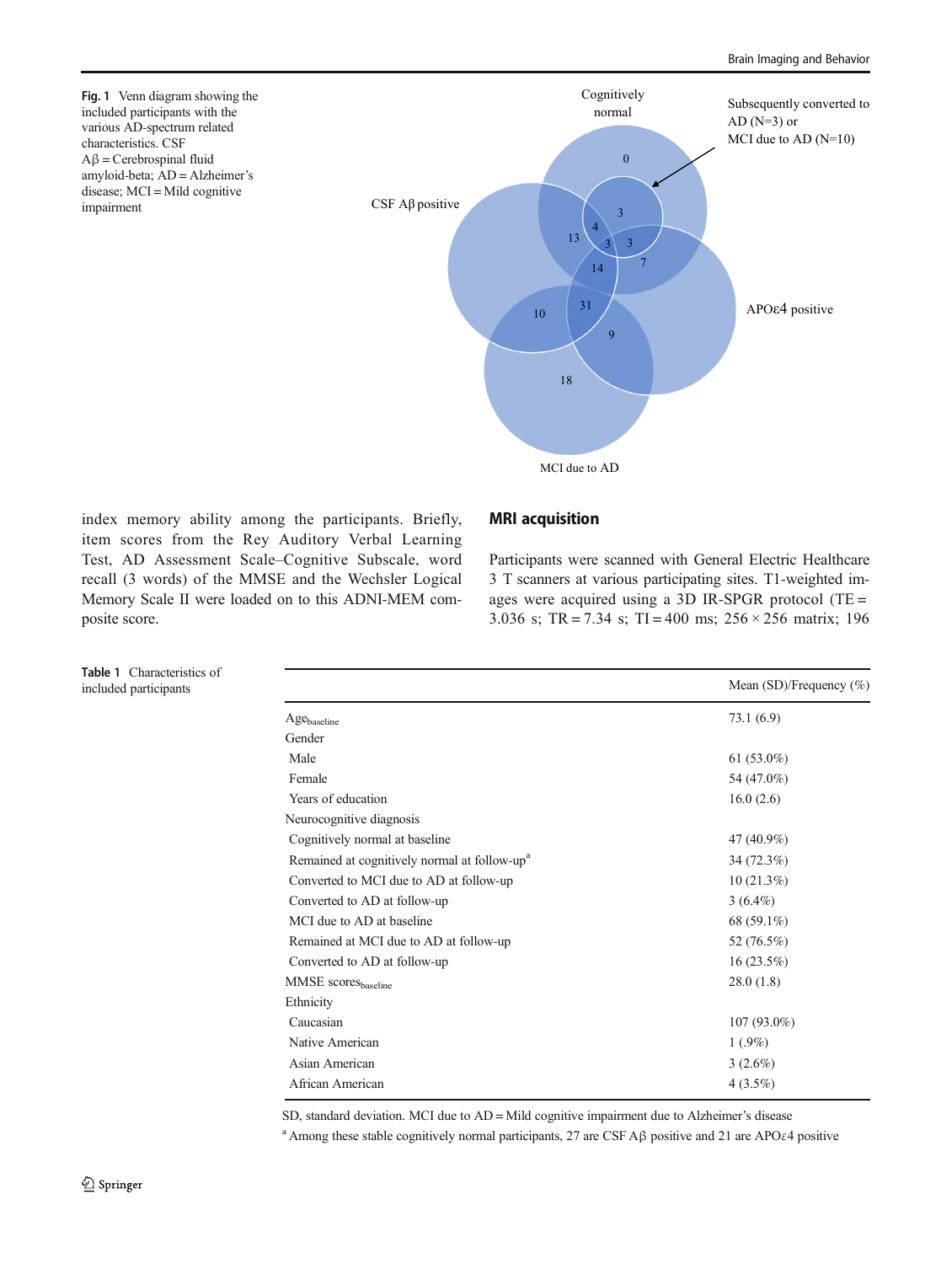sagittal slices; in-plane resolution  $= 1.0156$  mm; slice thickness = 1.2 mm). DTI images were acquired with an EPI SE protocol (TE = 90 ms; TR =  $9.05$  s;  $256 \times 256$  matrix, 59 axial slices, in-plane resolution =  $1.37$  mm; slice thickness = 2.7 mm; diffusion-weighted volumes in 41 directions; b-val $ue = 1000$  s/mm<sup>2</sup>). Further information regarding these protocols is available online [\(http://adni.loni.usc.edu/methods/](http://adni.loni.usc.edu/methods/documents/mri-protocols/) [documents/mri-protocols/\)](http://adni.loni.usc.edu/methods/documents/mri-protocols/).

#### Image preprocessing

The raw diffusion images were skull-stripped and corrected for eddy current and subject movement using FMRIB Software Library (FSL 5.0.8). Diffusion tensors were then generated for each participant. We used an unbiased approach (Keihaninejad et al. [2013](#page-10-0)) for the longitudinal registration of the diffusion tensors. For each subject, a within-subject template was generated by computing the initial average template as a Log-Euclidean mean of the baseline and follow-up diffusion tensors. This template was iteratively refined; the diffusion tensors were registered to the template, and a refined average template was similarly computed from the two registered diffusion tensors for the next iteration. The process was repeated until the difference between templates from consecutive iterations became sufficiently small; first with affine and then with non-linear registrations. Next, a study template was created from all the final average templates in the withinsubject space using the same iterative method. Then, FA and MD maps were generated from each registered tensor image in the study template space. These preprocessing steps were carried out using the diffusion tensor imaging toolkit (DTI-TK). Subsequently, a mean FA skeleton representing the centers of fiber tracts common to all participants, thresholded at FA > .30, was created and then projected onto the FA and MD maps prior to the region-of-interests (ROI) extraction.

The structural T1 images were preprocessed longitudinally using the Computational Anatomy Toolbox (CAT12), as implemented in SPM12. Baseline and follow-up T1 images within a subject were rigidly realigned to correct for differences in head position and a subject-specific average template was computed and used as reference in a subsequent realignment of the baseline and follow-up T1 images. The realigned images were segmented into gray matter (GM), WM and CSF, as well as corrected for signal inhomogeneities with reference to the subject average template. These GM and WM images were used to estimate spatial normalization deformation fields using the high dimensional Diffeomorphic Anatomic Registration Through Exponentiated Lie Algebra (DARTEL) warping algorithm (Ashburner [2007](#page-10-0)) which were subsequently applied to the individual bias-corrected tissue images to produce affine registered GM and WM images. A study-specific DARTEL template was created using these

affine registered images from all participants. This longitudinal registration pipeline was then repeated using this study specific DARTEL template to obtain the final modulated images.

The preprocessed structural T1 and diffusion tensor imaging (DTI) images were then visually inspected for quality. Among the three excluded for image quality issues, two had excessive ghosting effects. As for the third, the DTI acquisition appeared to be incomplete or interrupted; there were missing diffusion directions which resulted in an extremely distorted DTI image. Finally, we used the recently developed HarP hippocampal (Wolf et al. [2017](#page-11-0)) and younger-older fornix templates (Brown et al. [2017\)](#page-10-0) to extract the hippocampal volumes (HV) as well as fornix FA and MD values. Both ROI templates have been validated in the ADNI sample (Brown et al. [2017](#page-10-0); Wolf et al. [2017\)](#page-11-0). The ROI templates were registered to their respective mean study templates prior to the ROI extraction. For each participant, the ROI alignment was visually inspected by overlaying the hippocampus and fornix ROI templates on to their registered T1 and FA images, respectively. Fig. S1 and S2 illustrate the overlays of these ROIs on the mean study images, and the amount of non-zero voxels overlap across volumes. The extracted HVs were then adjusted for total intracranial volume (TIV) using the formula: adjusted  $HV = HV - b(TIV - TIV_{mean})$ , where b is the regression coefficient for HV against TIV and TIV<sub>mean</sub> is the average TIV of the sample (Buckner et al. [2004](#page-10-0)).

#### Statistical analyses

Auto-regressive cross-lagged models (Anderson and Kida [1982\)](#page-10-0) were implemented to examine the longitudinal associations between fornix WM indices and ADNI-MEM, as well as, between fornix WM indices and HV. In these models, age, sex and education were included as covariates. These models were analyzed via structural equation modeling (SEM) using a robust maximum likelihood estimator. Missing data were assumed to be missing at random; as such, the data was handled with full information maximum likelihood to maximize all available data. These analyses were carried out with the R package lavaan (Rosseel [2012\)](#page-10-0), in R 3.4.0.

The Comparative Fit Index (CFI) and Standardized Root Mean square Residual (SRMR) were used to assess model fit. The root mean square error of approximation (RMSEA) and chi-square statistics were not used because the relatively small sample size (for an SEM) and degrees of freedom  $(df = 1)$  in the current study can significantly bias these estimates (Jackson [2003](#page-10-0); Kenny et al. [2015](#page-10-0)). CFI and SRMR values  $\geq .95$  and  $\leq$ .10 (Hu and Bentler [1999](#page-10-0)), respectively, are indicative of acceptable fit. Differences across time in the studied variables were assessed using paired-samples T-tests. Correlations between variables were examined using Pearson correlation coefficients. Statistical significance was set at  $p < .05$ .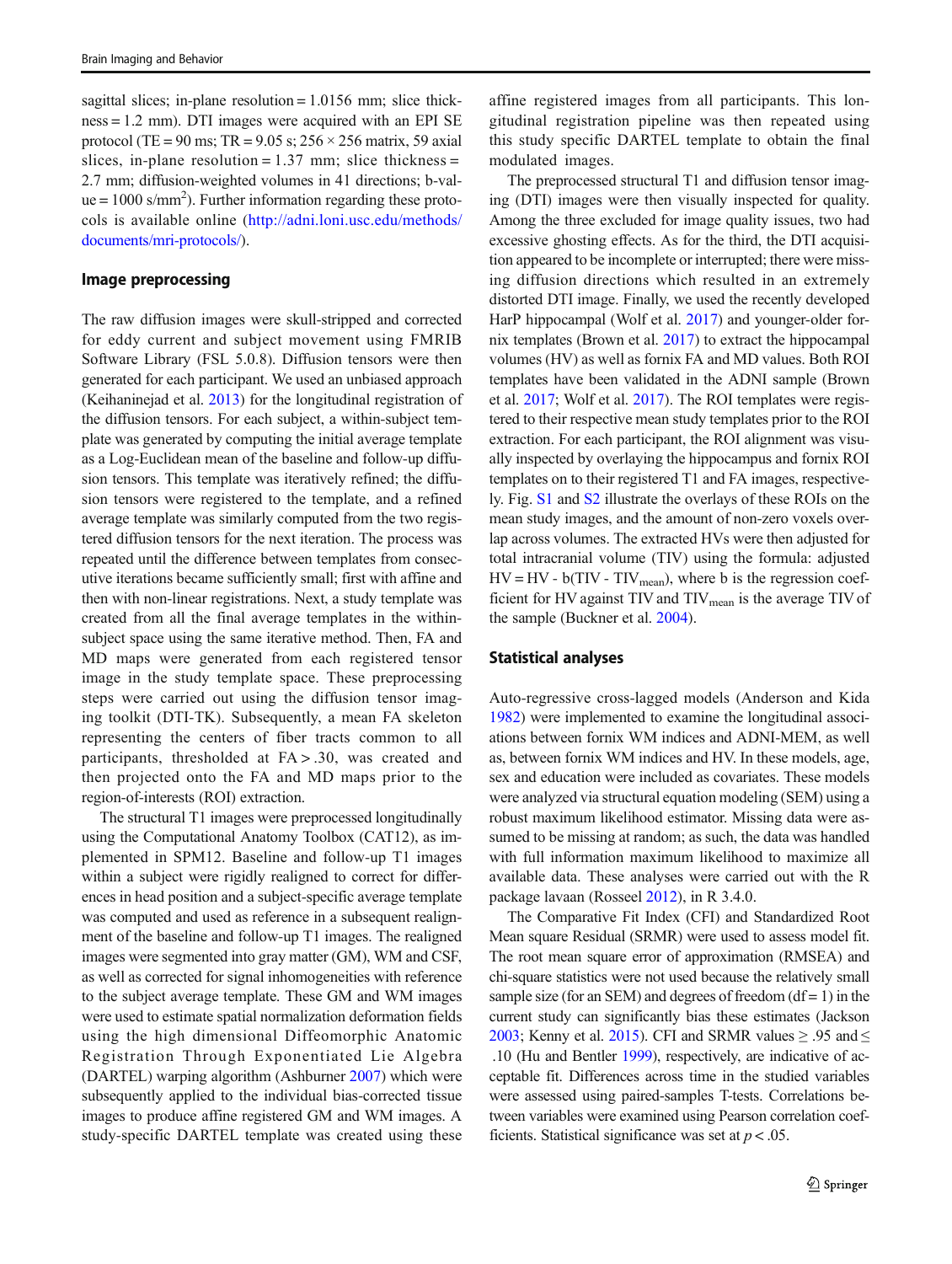## **Results**

## Descriptive statistics, bivariate correlations and model fit

Table 2 presents the correlation matrix of all studied continuous variables. Within each of the cross-sectional time points, fornix FA and MD were significantly associated with HV and ADNI-MEM. Table [3](#page-6-0) presents the descriptive statistics of the longitudinal measures. There were significant changes in the HV ( $t = 7.78$ ;  $p < .001$ ) as well as fornix FA ( $t = 5.89$ ;  $p < .001$ ) and MD ( $t = 4.27$ ;  $p < .001$ ) in their expected directions, the decline in ADNI-MEM scores was marginally significant  $(t =$  $1.81; p < .073$ ) the violin plots of these measures are shown in fig. S3 in the supplementary materials. The fit indices of all examined SEM models are presented in Table [4.](#page-6-0) In general, all models had, at least, acceptable levels of fit.

#### Cross-lagged analyses of fornix WM and memory

The results of the cross-lagged analyses between fornix WM indices and ADNI-MEM are presented in Fig. [2.](#page-7-0) The autoregressive paths in both models were significant; that is, ADNI-MEM scores at baseline significantly predicted its scores at follow-up, and the fornix WM indices at baseline significantly predicted their respective follow-up measures  $(\beta s > .77; \, ps < .001)$ . Next, ADNI-MEM at baseline significantly predicted fornix FA and MD at follow-up ( $ps \leq .046$ ) in their expected directions, after controlling for baseline fornix FA and MD respectively. However, the reverse associations were not significant; Fornix FA and MD at baseline did not significantly predict ADNI-MEM at follow-up ( $ps \geq .741$ ), after controlling for baseline ADNI-MEM. For the purpose of comparison, a similar cross-lagged model was carried out on HVand ADNI-MEM; smaller baseline HVs were significantly

Table 2 Correlation matrix of all studied continuous variables

associated with lower ADNI-MEM scores at follow-up, after controlling for baseline ADNI-MEM scores ( $\beta$  = .14; SE = .05;  $p = .007$ ; see fig. S4 in the supplemental materials).

#### Cross-lagged analyses of HV and fornix measures

Figure [3](#page-8-0) presents the results of the cross-lagged analyses between HV and fornix WM indices. Just as before, all autoregressive paths were highly significant ( $\beta$ s > .72; ps < .001). HVs at baseline significantly predicted fornix FA and MD in their expected directions ( $ps \leq .002$ ), after controlling for baseline fornix FA and MD respectively. The reverse associations were not significant. Fornix FA and MD were not significantly associated with follow-up HVs ( $ps \geq 0.172$ ), after controlling for baseline HVs.

#### Sub-analyses

To test the robustness of our findings, additional sets of crosslagged analyses were carried out within various subgroups. For these analyses, we report only the directional associations that have altered in statistical significance relative to the original analyses (i.e., from significant to non-significant or vice-versa) for brevity. The detailed results of these analyses are presented in the supplementary materials (see table  $s1$  and fig  $s5-13$ ).

The first set of analyses excluded the participants who were cognitively normal, non-converters, Aβ- and APOε4+  $(N_{analyzed} = 108)$ . The results revealed that the ADNI- $MEM \rightarrow Fornix MD$  association had dropped out in statistical significance (from  $p = .046$  to  $p = .148$ ) (see fig). Furthermore, the fit indices for the Fornix FA  $\leftrightarrow$  HV model had missed the acceptable threshold marginally, resulting in a marginally acceptable fit (see Table S1).

The second set excluded participants who were both  $A\beta$ and APOε4-, regardless of their neurocognitive or conversion

| Variable                         |           |        |          | Age baseline Edu. Mem. baseline Mem. follow-up FA baseline FA follow-up MD baseline MD follow-up HV baseline |           |           |           |           |         |
|----------------------------------|-----------|--------|----------|--------------------------------------------------------------------------------------------------------------|-----------|-----------|-----------|-----------|---------|
| $\mathrm{Age}_\mathrm{baseline}$ |           |        |          |                                                                                                              |           |           |           |           |         |
| Edu.                             | $-.08$    |        |          |                                                                                                              |           |           |           |           |         |
| Mem. <sub>baseline</sub>         | $-.11$    | .10    |          |                                                                                                              |           |           |           |           |         |
| Mem.follow-up                    | $-.06$    | .05    | $.86***$ |                                                                                                              |           |           |           |           |         |
| $FA_{baseline}$                  | $-.48***$ | .01    | $.23*$   | .18                                                                                                          |           |           |           |           |         |
| $FA$ <sub>follow-up</sub>        | $-.56***$ | $-.01$ | $.31**$  | $.26**$                                                                                                      | $.87***$  |           |           |           |         |
| $MD_{baseline}$                  | $.53***$  | .15    | $-.23*$  | $-.19$                                                                                                       | $-.89***$ | $-.85***$ |           |           |         |
| $MD_{\text{follow-up}}$          | $.56***$  | .10    | $-.28**$ | $-.24*$                                                                                                      | $-.82***$ | $-93***$  | $93***$   |           |         |
| $HV_{baseline}$                  | $-.49***$ | < 01   | $.38***$ | $.40***$                                                                                                     | $.59***$  | $.68***$  | $-.59***$ | $-.65***$ |         |
| $HV_{\text{follow-up}}$          | $-49***$  | .03    | $.43***$ | 43***                                                                                                        | $.60***$  | $71***$   | $-.60***$ | $-.67***$ | $93***$ |

Edu, Education in years; Mem, memory composite scores (ADNI-MEM); FA, Fractional Anisotropy of fornix; MD, Mean Diffusivity of fornix; HV, Hippocampal volume (adjusted for intracranial volume).  $\sp{*}p < .05$ ;  $\sp{*} \sp{*}p < .01$ ;  $\sp{*} \sp{*} \sp{*}p < .001$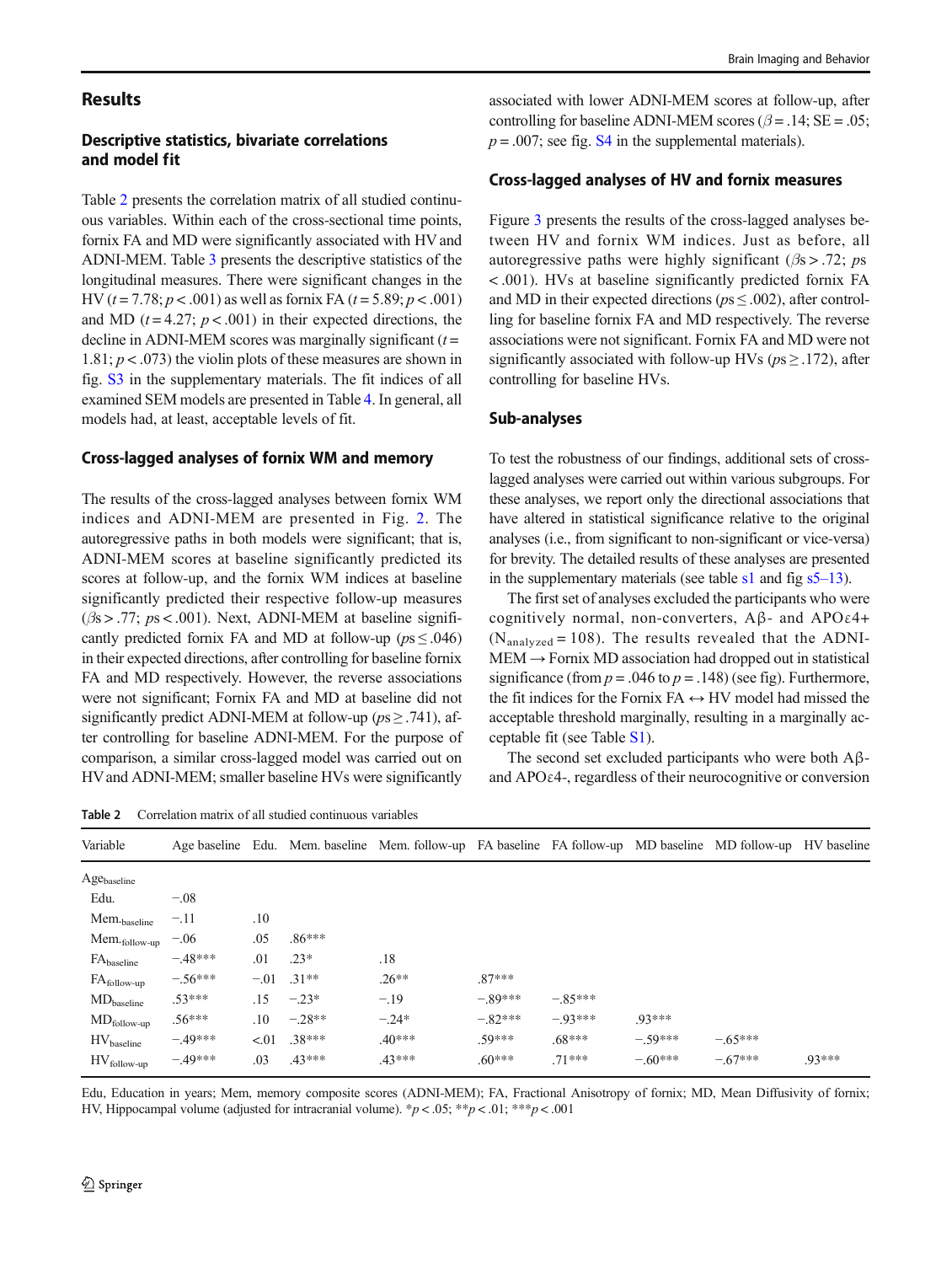|                      | <b>ADNI-MEM</b> |                 | Fornix  |               |                                            | T1 Structural |                                  |                                   |
|----------------------|-----------------|-----------------|---------|---------------|--------------------------------------------|---------------|----------------------------------|-----------------------------------|
|                      | Valid N         | M(SD)           | Valid N | FA<br>M(SD)   | MD $(10^{-3}$ mm <sup>2</sup> /s)<br>M(SD) | Valid N       | $HV$ (cm <sup>3</sup> )<br>M(SD) | $TIV$ (cm <sup>3</sup> )<br>M(SD) |
| <b>Baseline</b>      | 115             | .417(.693)      | 98      | .350(.048)    | 1.399(.202)                                | 112           | 7.243(1.031)                     | 1477 (131)                        |
| Follow-up            | 115             | .339(.897)      | 98      | .334(.053)    | 1.433(.216)                                | 112           | 6.926(1.177)                     | 1479 (135)                        |
| Follow-up - baseline | 115             | $-0.078(0.465)$ | 98      | $-.016(.026)$ | .034(.079)                                 | 112           | $-316(.145)$                     | 2.521(26.3)                       |

<span id="page-6-0"></span>Table 3 Descriptive statistics of longitudinal measures

ADNI-MEM, memory composite scores; FA, Fractional Anisotropy; MD, Mean Diffusivity; HV, Hippocampal volume (adjusted for intracranial volume); TIV, intracranial volume; M, Mean; SD, Standard Deviation

status (N<sub>analyzed</sub> = 94). Similarly, the ADNI-MEM  $\rightarrow$ Fornix MD association had dropped out in statistical significance, though very marginally (from  $p = .046$  to  $p = .058$ ) (see fig. S7).

To further examine the study's hypotheses among individuals with significant evidence of AD pathophysiological process, we identified 68 participants among all  $A\beta$  + participants, who were CSF tau positive (p-tau  $\geq$ 23 pg/ml (Shaw et al. [2009](#page-10-0))) and entered them into the same analyses. In these results, the previously non-significant Fornix  $FA \rightarrow HV$  association had become statistically significant (from  $p = .193$  to  $p = .025$ ) (see fig. S10).

Relatedly, we also carried out the analyses among participants have little or no evidence of the AD pathophysiological process. These are participants who were Aβ- regardless of their neurocognitive, conversion or APOε4 status  $(N_{analyzed} = 40)$ . There were major differences between the results of these analyses and those of the original. The ADNI-MEM  $\rightarrow$  Fornix MD, ADNI-MEM  $\rightarrow$  Fornix FA and  $HV \rightarrow$  Fornix MD associations were no longer statistically significant ( $ps \geq .091$ ), whereas the previously nonsignificant association of Fornix MD → HV had become statistically significant ( $p = .172$  to  $p = .027$ ) (see fig. S11 and S12).

Finally, we controlled for participants' baseline neurocognitive status (i.e., cognitive normal or MCI due to AD) in cross-lagged analyses of Fornix  $FA \leftrightarrow HV$  and Fornix MD↔HV, by including them as covariates. No participants

Table 4 Fit indices of all examined SEM models

| Model                                | <b>CFI</b> | <b>SRMR</b> |
|--------------------------------------|------------|-------------|
| Fornix FA $\leftrightarrow$ ADNI-MEM | .993       | .039        |
| Fornix MD $\leftrightarrow$ ADNI-MEM | .994       | .039        |
| Fornix $FA \leftrightarrow HV$       | .950       | .095        |
| Fornix $MD \leftrightarrow HV$       | .960       | .093        |
|                                      |            |             |

CFI, Comparative Fit Index; SRMR, Standardized Root Mean Square residual; FA, Fractional Anisotropy; MD, Mean Diffusivity; HV, Hippocampal volume (adjusted for intracranial volume); ADNI-MEM, memory composite scores

were excluded in this set of analyses. (see fig. S13). Relative to the original analyses, the statistical significance for all directional associations were similar (see fig. S13). We did not repeat the analyses of Fornix FA↔ADNI-MEM and Fornix MD↔ADNI-MEM to control for neurocognitive status since such diagnoses were largely contingent on the memory scores.

# **Discussion**

We have demonstrated the directional relationships between the microstructure of the fornix, verbal memory, and hippocampal volume in the context of AD progression. These findings do not support our bidirectional hypothesis of disrupted fornix microstructure and memory impairments. While impaired verbal memory and smaller hippocampal volumes at baseline significantly predicted worse fornix microstructure two years later, the reverse direction of associations were not found to be significant. Baseline fornix microstructure was not significantly associated with subsequent memory impairment or hippocampal volumes. Our findings did however support the second hypothesis on hippocampal atrophy predicting the microstructure of the fornix at follow-up. It should be noted that these finding are unlikely to be driven by baseline differences in memory, fornix microstructure or HV, as result of diagnosis status or other factors, since these baseline variables are already controlled for in our autoregressive models.

We carried out additional analyses to examine if such associations hold within various subgroups. The results of these analyses were largely similar to our main findings, with some interesting exceptions. First, among the group of individuals with significant AD pathophysiology, there was a significant bidirectional relationship between fornix FA and HV. Fornix FA predicted subsequent HV and vice versa. These findings suggest that the axial or radial degeneration of fornix WM tracts (but not both, hence impacting FA more than MD), tends to be tightly coupled with hippocampal atrophy. Next, among participants with little or no AD pathophysiology, there were no significant associations between fornix FA/MD and memory in any direction. Relative to the main analyses, the directional association between fornix MD and HV had reversed, while that of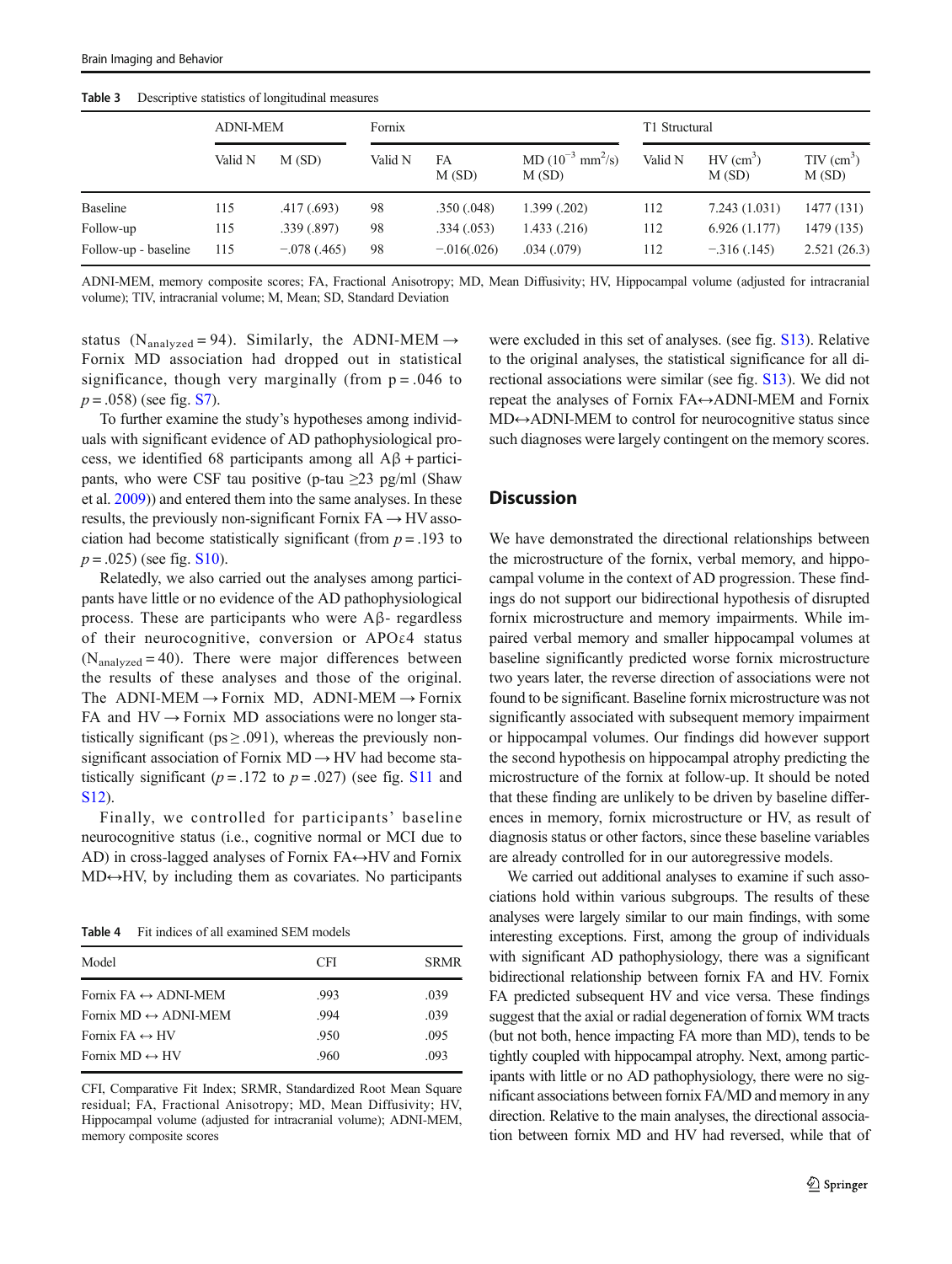<span id="page-7-0"></span>fornix FA and HV had remained the same. These findings suggest the combined axial and radial degeneration (i.e., MD) of fornix WM fibers preceded hippocampal atrophy in the early stages. Then, following significant hippocampal atrophy, the fornix WM fiber tracts continued to degenerate, however, only in an axial or radial manner to influence FA more so than MD. Nevertheless, regardless of the type of fornix WM degeneration, the changes fornix microstructure did not appear to be related to memory decline. The findings of these two sets of analyses taken together would very roughly suggest that AD pathophysiology accelerates hippocampal atrophy and memory decline more so than the deterioration of fornix microstructure, especially in that of MD. An alternative or perhaps less plausible interpretation would be that AD pathophysiology delays alterations in fornix microstructure, until significant memory decline and hippocampal atrophy have occurred. Given the small sample sizes associated with these analyses, these interpretations are rudimentary at best and should be clarified with larger sampled studies.

Our findings from the main analyses are consistent with Fletcher et al.'s ([2013\)](#page-10-0) observations that fornix FA do not significantly predict subsequent conversion to aMCI or AD).

In another similar study, Zhuang et al.'s [\(2012\)](#page-11-0) whole brain tract-based spatial statistics revealed that aMCI converters had significantly lower fornix FA at baseline. Nevertheless, it was not predictive of subsequent verbal episodic memory in their multiple regression models. Such conflicting findings, within a study, alluded to the idea that fornix FA may not be a robust predictor of subsequent memory decline in general. Likewise, although Mielke et al. [\(2012\)](#page-10-0) documented a significant association between baseline fornix FA and subsequent memory impairment, similar to the present study, the magnitude of such association was reportedly very small (standardized coefficient  $= .01$ ) compared to that of HV and subsequent memory impairment. Our results instead provide support for the reverse association – memory impairments significantly predict subsequent disruption in fornix microstructure. This is consistent with Nowrangi et al.'s [\(2013\)](#page-10-0) report of individuals with aMCI or AD, relative to healthy controls, presenting with significantly increased fornix MD over time. Although Teipel et al. [\(2014\)](#page-10-0) did not report a significant fornix FA decline in their follow-up of participants with aMCI relative to healthy controls, the absolute decline in FA in the former group was approximately four times larger than the latter. Given the small

#### **Fornix FA ADNI-MEM**







Fig. 2 Robust Maximum likelihood estimation of the crosslagged effects between extracted regions of interest and ADNI-MEM, with age, sex and education included as covariates. Straight lines represent regression paths. Curve line represents residual covariance. FA = Fractional Anisotropy; MD = Mean Diffusivity;  $β = standardized coefficients; SE$ = Standard Error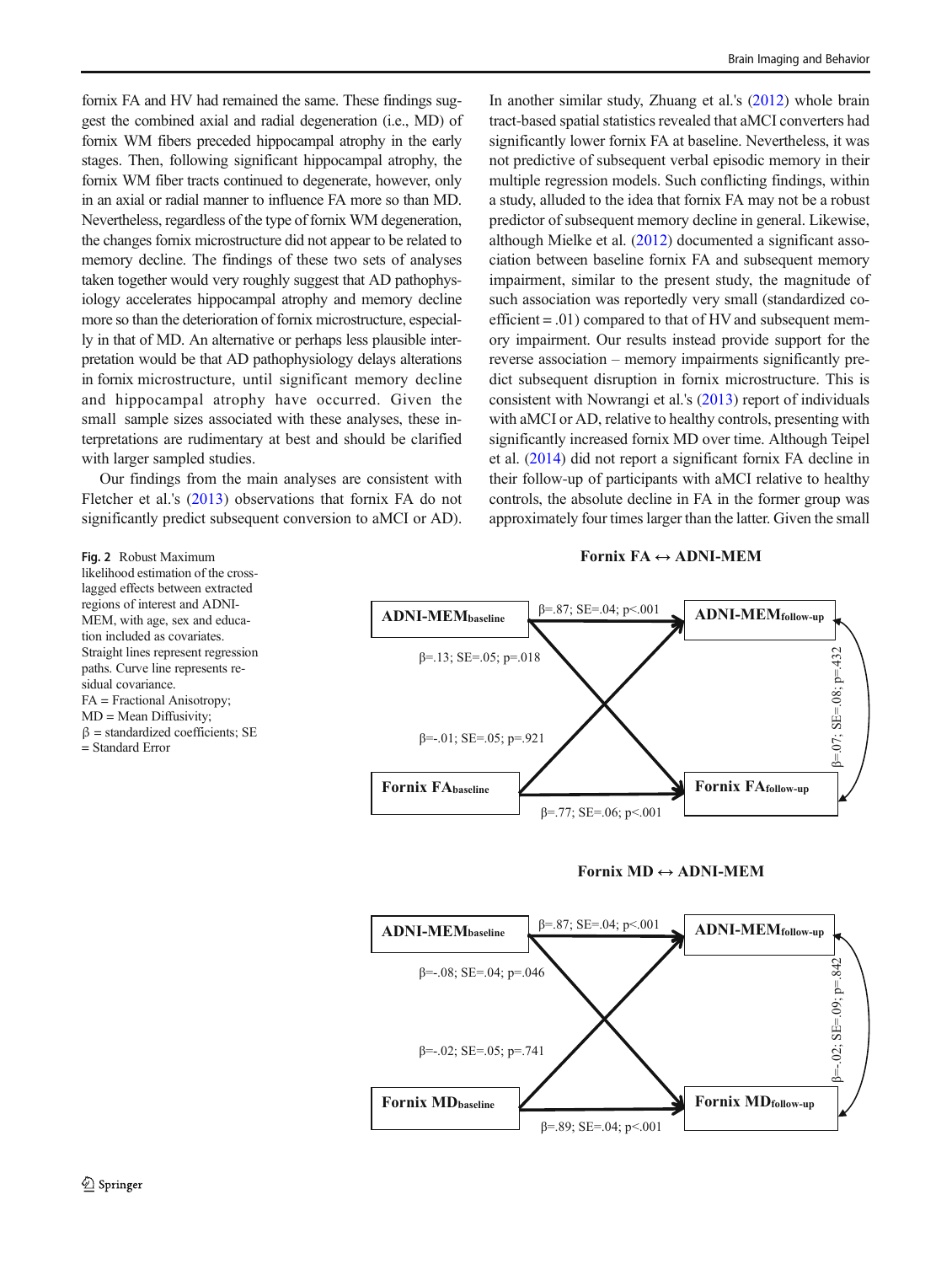<span id="page-8-0"></span>sample size, it is possible that their study was underpowered to detect a significant time by group interaction. Overall, the accumulated evidence suggests memory impairment precedes changes in fornix microstructure.

In relation to the second hypothesis, Fletcher et al. [\(2013\)](#page-10-0) previously reported cross-sectional associations between HV and fornix microstructure. Our novel longitudinal findings go one step further to illustrate the directional nature of such associations. We found that smaller HVs were associated with worse fornix microstructure at follow-up, however, the reverse association (i.e. fornix microstructure predicting subsequent HVs) was not significant. Relatedly, a previous longitudinal study illustrated a similar sequential relationship between hippocampal atrophy and WM pathology with baseline hippocampal volumes predicting subsequent WM atrophy in the cingulum and uncinate fasciculus (Villain et al. [2010](#page-10-0)). These findings converge to suggest WM pathology is likely to appear in the late prodromal stage of AD where there has already been a noticeable decline in memory and HV.

## Insights into the mechanisms of AD progression in humans

Our findings advance the current understanding of the pathophysiological processes involved in the early prodromal stages of AD. The observation of hippocampal atrophy predicting subsequent disruption in fornix microstructure is consistent with Kantarci's ([2014\)](#page-10-0) proposal of hippocampal neuronal death preceding subsequent degeneration of fornix WM fiber tracts. Along with the fact that hippocampal atrophy predicted subsequent memory impairment, these findings provide support for the amyloid cascade hypothesis. The possible notion that AD pathophysiology accelerates hippocampal atrophy and memory decline more so than the deterioration of fornix microstructure, as alluded to above, would also be consistent with such a hypothesis. On the other hand, given that fornix microstructure did not significantly predict subsequent memory impairment, such memory impairment is unlikely to be associated with a WM-related pathology, at least in the fornix. Taken together, these findings cast doubt on the









Fig. 3 Robust Maximum likelihood estimation of the crosslagged effects between extracted regions of interest and hippocampal volume, with age, sex and education included as covariates. Straight lines represent regression paths. Curve line represents residual covariance. FA = Fractional Anisotropy; MD = Mean Diffusivity; HV = Hippocampal volume (adjusted for intracranial volume); β = standardized coefficients; SE = Standard Error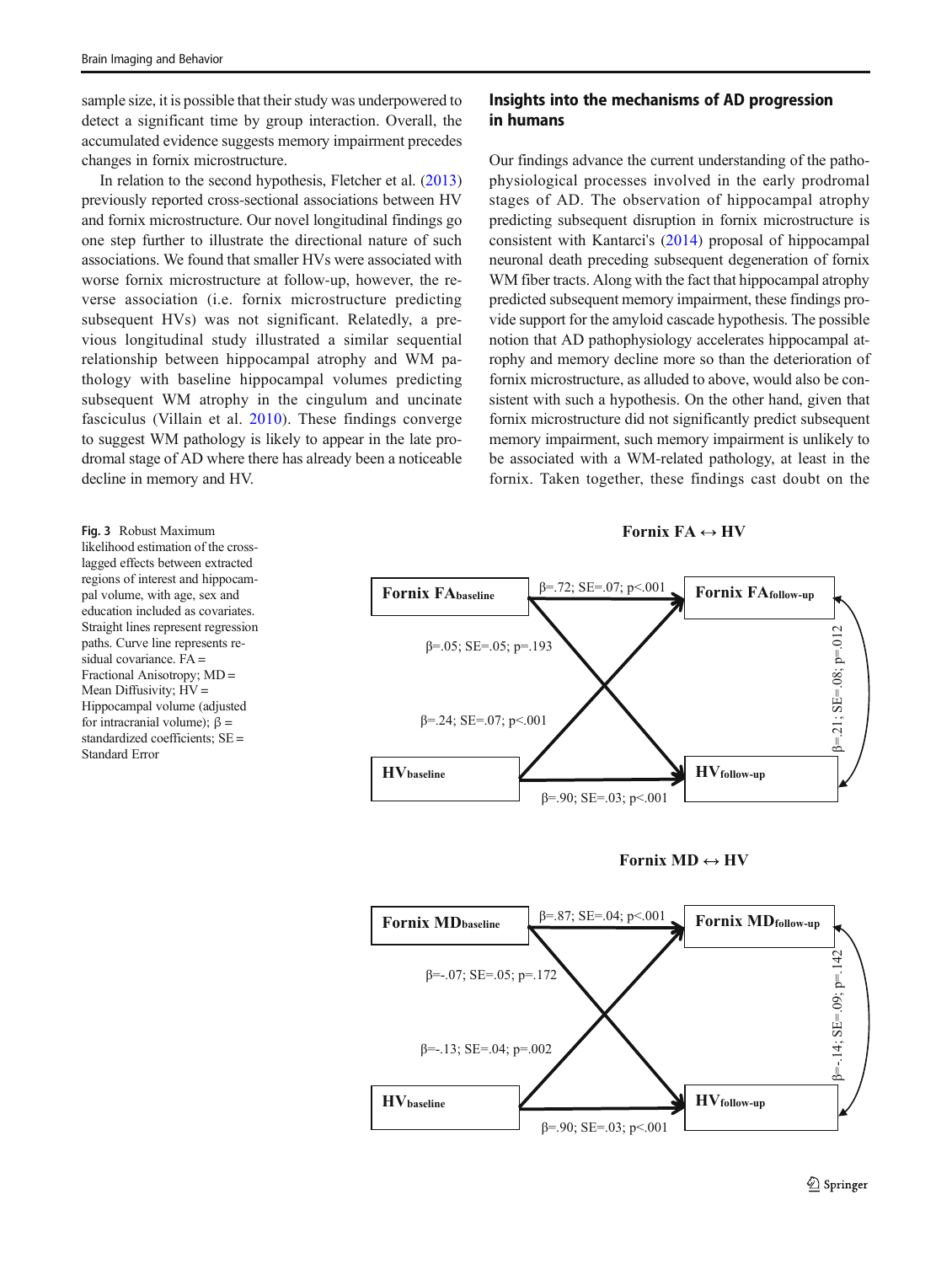possibility of neuroinflammatory processes implicating the fornix in the pathogenesis of AD. Nevertheless, we cannot rule out the possibility of neuroinflammatory processes acting on other WM regions commonly observed to be altered in prodromal stages of AD apart from the fornix, such as the uncinate fasciculus and parahippocampal cingulum (Yu et al. [2017\)](#page-11-0). Future longitudinal research may consider employing a whole-brain approach to investigate if certain memoryassociated WM microstructural alterations in the brain are independent, or even precede, hippocampal atrophy to examine such a possibility.

## Significant clinical implications

Results of our study provide important information in regard to the use of neural markers in the context of prodromal AD. Previous cross-sectional studies have frequently observed altered fornix microstructure in the prodromal stages of AD, and on the basis of this cross-sectional evidence some have concluded that this pathology represents an early marker of AD (for a review see Nowrangi and Rosenberg [\(2015\)](#page-10-0)). Whilst this conclusion is not wrong, our findings suggest it is not entirely correct. Our observation of fornix microstructure being predicted by preceding hippocampal atrophy and memory impairment suggests that fornix microstructural alterations do not occur early enough in the course of prodromal AD; these alterations may indicate an individual to be in a late prodromal stage of AD. As such, if fornix microstructure was used as an early marker in the assessment of AD, one would have incorrectly identified individuals in the late prodromal stage as belonging to the early stage. The implication of this inaccurate identification cannot be understated especially given that the best course of treatment in AD largely depends on the stage of the disease (Anand et al. [2014](#page-10-0)). In tracking the early progression of AD, hippocampal volumetric measurements, relative to fornix microstructural indices, are perhaps the more useful noninvasive neural markers given their value in predicting future memory decline. Next, the current study together with a previous work (Villain et al. [2010](#page-10-0)) demonstrates the sequential nature of GM and WM pathology. Based on this information, one could chart the progression of AD more confidently via the use of multiple GM and WM markers to better inform the optimal course of treatment.

## Limitations

In the current study, we did not carry out free water elimination (Pasternak et al. [2009](#page-10-0)), as such the fornix WM indices may have been susceptible to CSF contamination, especially given its intraventricular location. Nevertheless, we have

attempted to minimize such partial volume effects by only including voxels in the thresholded mean FA skeleton into the fornix ROI. Next, our interpretation of the study's findings on AD related pathophysiological process is limited by the fact that not all of these participants would eventually develop AD in their lifetime. Strengths of the current study include a relatively large sample size and consistency in the effects relating to both DTI indices for the main analyses. The latter alluded to the robustness of our results given that previous studies in this area have generally found significant effects in one DTI measure, but not the other.

# Conclusions

The current study sought to evaluate the utility of fornix microstructure as an early neural marker of AD by examining its longitudinal relationship with memory impairment and hippocampal atrophy. We found that memory impairment and HVs significantly predicted subsequent disruption in fornix microstructure. However, fornix microstructure was not significantly associated with subsequent memory impairment and HVs. These results suggest disruptions in fornix microstructure are likely to occur in the late prodromal AD stage, where significant memory impairment and hippocampal atrophy has already occurred. These longitudinal findings are crucial in refining the use of these neural markers in the early detection of AD and advancing our understanding of development of AD.

Acknowledgements This work is supported by funding from The University of Hong Kong May Endowed Professorship, the KKHo International Charitable Foundation and, the Science and Technology Program of Guangdong (Ref: 2018B030334001). Data collection and sharing for this project was funded by the ADNI (National Institutes of Health Grant U01 AG024904) and DOD ADNI (Department of Defense award number W81XWH-12-2-0012). ADNI is funded by the National Institute on Aging, the National Institute of Biomedical Imaging and Bioengineering, and through generous contributions from the following: AbbVie, Alzheimer's Association; Alzheimer's Drug Discovery Foundation; Araclon Biotech; BioClinica, Inc.; Biogen; Bristol-Myers Squibb Company; CereSpir, Inc.; Cogstate; Eisai Inc.; Elan Pharmaceuticals, Inc.; Eli Lilly and Company; EuroImmun; F. Hoffmann-La Roche Ltd. and its affiliated company Genentech, Inc.; Fujirebio; GE Healthcare; IXICO Ltd.; Janssen Alzheimer Immunotherapy Research & Development, LLC.; Johnson & Johnson Pharmaceutical Research & Development LLC.; Lumosity; Lundbeck; Merck & Co., Inc.; Meso Scale Diagnostics, LLC.; NeuroRx Research; Neurotrack Technologies; Novartis Pharmaceuticals Corporation; Pfizer Inc.; Piramal Imaging; Servier; Takeda Pharmaceutical Company; and Transition Therapeutics. The Canadian Institutes of Health Research is providing funds to support ADNI clinical sites in Canada. Private sector contributions are facilitated by the Foundation for the National Institutes of Health ([www.fnih.org\)](http://www.fnih.org). The grantee organization is the Northern California Institute for Research and Education, and the study is coordinated by the Alzheimer's Therapeutic Research Institute at the University of Southern California. ADNI data are disseminated by the Laboratory for Neuro Imaging at the University of Southern California.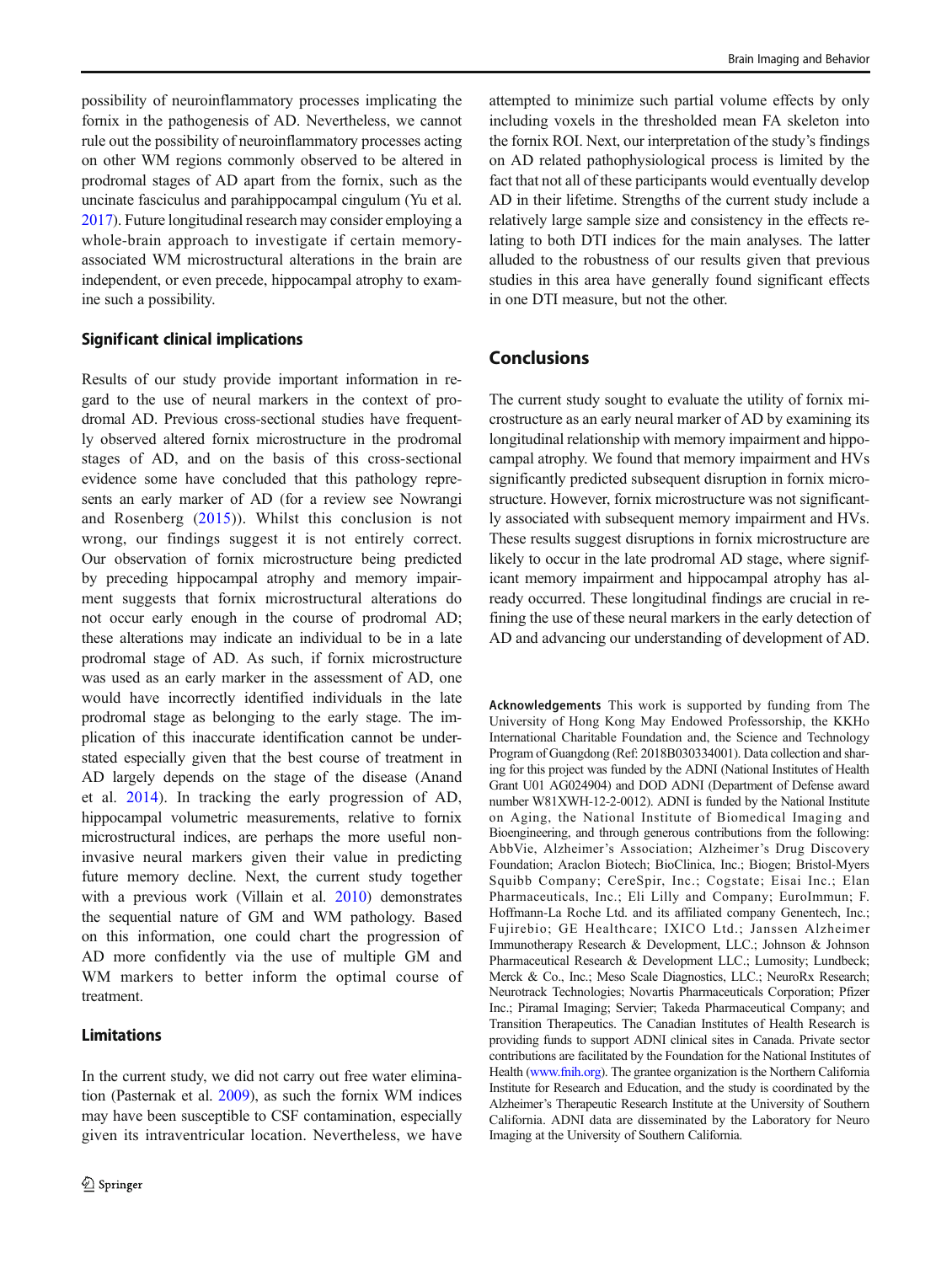<span id="page-10-0"></span>**Compliance with ethical standards** Ethical approval for the ADNI study was obtained by the ADNI investigators.

Conflict of interest The authors declare no conflict of interest.

Informed consent All participants gave informed consent before participating in the study.

Open Access This article is distributed under the terms of the Creative Commons Attribution 4.0 International License (http:// creativecommons.org/licenses/by/4.0/), which permits unrestricted use, distribution, and reproduction in any medium, provided you give appropriate credit to the original author(s) and the source, provide a link to the Creative Commons license, and indicate if changes were made.

## References

- Anand, R., Gill, K. D., & Mahdi, A. A. (2014). Therapeutics of Alzheimer's disease: Past, present and future. Neuropharmacology, 76, 27–50.
- Anderson, T. N., & Kida, T. E. (1982). The cross-lagged research approach: Description and illustration. Journal of Accounting Research, 20(2), 403–414. [https://doi.org/10.2307/2490748.](https://doi.org/10.2307/2490748)
- Ashburner, J. (2007). A fast diffeomorphic image registration algorithm. Neuroimage, 38(1), 95–113.
- Brown, C. A., Johnson, N. F., Anderson-Mooney, A. J., Jicha, G. A., Shaw, L. M., Trojanowski, J. Q., et al. (2017). Development, validation and application of a new fornix template for studies of aging and preclinical Alzheimer's disease. NeuroImage: Clinical, 13(Supplement C), 106–115. [https://doi.org/10.1016/j.nicl.2016.](https://doi.org/10.1016/j.nicl.2016.11.024) [11.024](https://doi.org/10.1016/j.nicl.2016.11.024).
- Buckner, R. L., Head, D., Parker, J., Fotenos, A. F., Marcus, D., Morris, J. C., & Snyder, A. Z. (2004). A unified approach for morphometric and functional data analysis in young, old, and demented adults using automated atlas-based head size normalization: Reliability and validation against manual measurement of total intracranial volume. NeuroImage, 23(2), 724–738. [https://doi.org/10.1016/j.](https://doi.org/10.1016/j.neuroimage.2004.06.018) [neuroimage.2004.06.018.](https://doi.org/10.1016/j.neuroimage.2004.06.018)
- Caso, F., Agosta, F., & Filippi, M. (2016). Insights into white matter damage in Alzheimer's disease: From postmortem to in vivo diffusion tensor MRI studies. Neuro-Degenerative Diseases, 16(1–2), 26–33. [https://doi.org/10.1159/000441422.](https://doi.org/10.1159/000441422)
- Crane, P. K., Carle, A., Gibbons, L. E., Insel, P., Mackin, R. S., Gross, A., et al. (2012). Development and assessment of a composite score for memory in the Alzheimer's Disease Neuroimaging Initiative (ADNI). Brain Imaging and Behavior, 6(4), 502–516. [https://doi.](https://doi.org/10.1007/s11682-012-9186-z) [org/10.1007/s11682-012-9186-z](https://doi.org/10.1007/s11682-012-9186-z).
- Fletcher, E., Raman, M., Huebner, P., Liu, A., Mungas, D., Carmichael, O., & DeCarli, C. (2013). Loss of fornix white matter volume as a predictor of cognitive impairment in cognitively normal elderly individuals. JAMA Neurology, 70(11), 1389–1395. [https://doi.org/10.](https://doi.org/10.1001/jamaneurol.2013.3263) [1001/jamaneurol.2013.3263](https://doi.org/10.1001/jamaneurol.2013.3263).
- Hardy, J., & Selkoe, D. J. (2002). The amyloid hypothesis of Alzheimer's disease: Progress and problems on the road to therapeutics. Science, 297(5580), 353–356.
- Heppner, F. L., Ransohoff, R. M., & Becher, B. (2015). Immune attack: The role of inflammation in Alzheimer disease. Nature Reviews Neuroscience, 16(6), 358–372. <https://doi.org/10.1038/nrn3880>.
- Hu, L., & Bentler, P. M. (1999). Cutoff criteria for fit indexes in covariance structure analysis: Conventional criteria versus new alternatives. Structural Equation Modeling: A Multidisciplinary Journal, 6(1), 1–55. [https://doi.org/10.1080/10705519909540118.](https://doi.org/10.1080/10705519909540118)
- Jackson, D. L. (2003). Revisiting sample size and number of parameter estimates: Some support for the N:Q hypothesis. Structural Equation Modeling: A Multidisciplinary Journal, 10(1), 128–141. [https://doi.org/10.1207/S15328007SEM1001\\_6](https://doi.org/10.1207/S15328007SEM1001_6).
- Kantarci, K. (2014). Fractional anisotropy of the fornix and hippocampal atrophy in Alzheimer's disease. Frontiers in Aging. Neuroscience, 6(OCT), 1–4. [https://doi.org/10.3389/fnagi.2014.00316.](https://doi.org/10.3389/fnagi.2014.00316)
- Keihaninejad, S., Zhang, H., Ryan, N. S., Malone, I. B., Modat, M., Cardoso, M. J., et al. (2013). An unbiased longitudinal analysis framework for tracking white matter changes using diffusion tensor imaging with application to Alzheimer's disease. Neuroimage, 72, 153–163. <https://doi.org/10.1016/j.neuroimage.2013.01.044>.
- Kenny, D. A., Kaniskan, B., & McCoach, D. B. (2015). The performance of RMSEA in models with small degrees of freedom. Sociological Methods & Research, 44(3), 486–507. [https://doi.org/10.1177/](https://doi.org/10.1177/0049124114543236) [0049124114543236.](https://doi.org/10.1177/0049124114543236)
- Mielke, M. M., Okonkwo, O. C., Oishi, K., Mori, S., Tighe, S., Miller, M. I., et al. (2012). Fornix integrity and hippocampal volume predict memory decline and progression to Alzheimer's disease. Alzheimer's and Dementia, 8(2), 105–113. [https://doi.org/10.1016/](https://doi.org/10.1016/j.jalz.2011.05.2416) [j.jalz.2011.05.2416](https://doi.org/10.1016/j.jalz.2011.05.2416).
- Nowrangi, M. A., & Rosenberg, P. B. (2015). The fornix in mild cognitive impairment and Alzheimer's disease. Frontiers in Aging Neuroscience. [http://journal.frontiersin.org/article/10.3389/fnagi.](http://journal.frontiersin.org/article/10.3389/fnagi.2015.00001) [2015.00001](http://journal.frontiersin.org/article/10.3389/fnagi.2015.00001).
- Nowrangi, M. A., Lyketsos, C. G., Leoutsakos, J.-M. S., Oishi, K., Albert, M., Mori, S., & Mielke, M. M. (2013). Longitudinal, region-specific course of diffusion tensor imaging measures in mild cognitive impairment and Alzheimer's disease. Alzheimer's & Dementia, 9(5), 519–528.
- Oishi, K., & Lyketsos, C. G. (2014). Alzheimer's disease and the fornix. Frontiers in Aging Neuroscience, 6(SEP), 1–9. [https://doi.org/10.](https://doi.org/10.3389/fnagi.2014.00241) [3389/fnagi.2014.00241.](https://doi.org/10.3389/fnagi.2014.00241)
- Pasternak, O., Sochen, N., Gur, Y., Intrator, N., & Assaf, Y. (2009). Free water elimination and mapping from diffusion MRI. Magnetic Resonance in Medicine, 62(3), 717–730. [https://doi.org/10.1002/](https://doi.org/10.1002/mrm.22055) [mrm.22055](https://doi.org/10.1002/mrm.22055).
- Rosseel, Y. (2012). lavaan: An R Package for Structural Equation Modeling. Journal of Statistical Software; Vol 1, Issue 2 (2012). <https://doi.org/10.18637/jss.v048.i02>
- Shaw, L. M., Vanderstichele, H., Knapik-Czajka, M., Clark, C. M., Aisen, P. S., Petersen, R. C., et al. (2009). Cerebrospinal fluid biomarker signature in alzheimer's disease neuroimaging initiative subjects. Annals of Neurology, 65(4), 403–413. [https://doi.org/10.1002/ana.](https://doi.org/10.1002/ana.21610) [21610.](https://doi.org/10.1002/ana.21610)
- Sperling, R. A., Aisen, P. S., Beckett, L. A., Bennett, D. A., Craft, S., Fagan, A. M., et al. (2011). Toward defining the preclinical stages of Alzheimer's disease: Recommendations from the National Institute on Aging-Alzheimer's association workgroups on diagnostic guidelines for Alzheimer's disease. Alzheimer's & dementia : the journal of the Alzheimer's Association, 7(3), 280–292. [https://doi.org/10.](https://doi.org/10.1016/j.jalz.2011.03.003) [1016/j.jalz.2011.03.003.](https://doi.org/10.1016/j.jalz.2011.03.003)
- Teipel, S. J., Meindl, T., Wagner, M., Stieltjes, B., Reuter, S., Hauenstein, K. H., et al. (2010). Longitudinal changes in fiber tract integrity in healthy aging and mild cognitive impairment: A DTI follow-up study. Journal of Alzheimer's Disease, 22(2), 507–522. [https://doi.](https://doi.org/10.3233/JAD-2010-100234) [org/10.3233/JAD-2010-100234.](https://doi.org/10.3233/JAD-2010-100234)
- Teipel, S. J., Grothe, M. J., Filippi, M., Fellgiebel, A., Dyrba, M., Frisoni, G. B., et al. (2014). Fractional anisotropy changes in Alzheimer's disease depend on the underlying fiber tract architecture: A multiparametric DTI study using joint independent component analysis. Journal of Alzheimer's Disease, 41(1), 69–83.
- Villain, N., Fouquet, M., Baron, J.-C., Mézenge, F., Landeau, B., de La Sayette, V., et al. (2010). Sequential relationships between grey matter and white matter atrophy and brain metabolic abnormalities in early Alzheimer's disease. Brain, 133(11), 3301-3314.